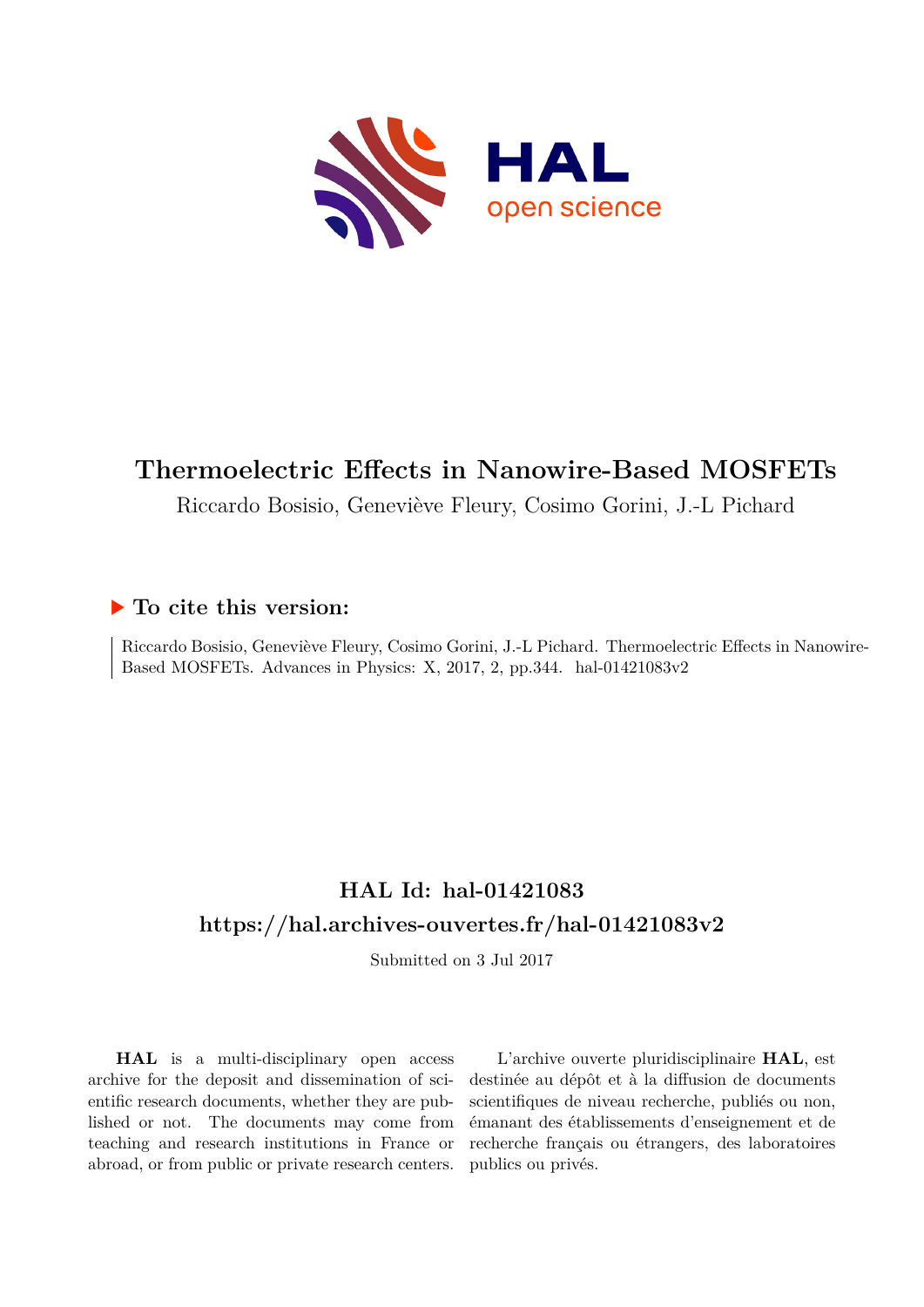## Thermoelectric Effects in Nanowire-Based MOSFETs

Riccardo Bosisio<sup>1</sup>, Geneviève Fleury<sup>1</sup>, Cosimo Gorini<sup>1,2</sup> and Jean-Louis Pichard<sup>1</sup><sup>\*\*</sup>

<sup>1</sup> SPEC, CEA, CNRS, Université Paris-Saclay, CEA-Saclay, 91191 Gif-sur-Yvette, France

 $^2$  Institut für Theoretische Physik, Universität Regensburg, 93040 Regensburg, Germany

July 3, 2017

#### Abstract

We review a series of works describing thermoelectric effects in gated disordered nanowires (field effect transistor device configuration). After considering the elastic coherent regime characterizing sub-Kelvin temperatures, we study the inelastic activated regime occurring at higher temperatures, where electronic transport is dominated by phonon-assisted hops between localised states (Mott variable range hopping). The thermoelectric effects are studied as a function of the location of the Fermi level inside the nanowire conduction band, notably around its edges where they become very large. We underline the interest of using electron-phonon coupling around the band edges of large arrays of parallel nanowires for energy harvesting and hot spot cooling at small scales. Multiterminal thermoelectric transport and ratchet effects are eventually considered in the activated regime.

#### 1 Introduction

Let us consider a nanowire (NW) connecting two electron reservoirs. If one imposes a temperature difference  $\delta T$  between the reservoirs, this induces an electrical current  $I_e$  which can be suppressed by a voltage difference  $-\delta V$ . The ratio  $S = -(\delta V/\delta T)_{I_{\epsilon}=0}$  defines the NW Seebeck coefficient (or thermopower). If one imposes a voltage difference  $\delta V$  when  $\delta T = 0$ , this induces electrical and heat currents  $I_e$  and  $I_Q$ . The ratio  $\Pi = I_Q/I_e$  defines the NW Peltier coefficient. In the linear response regime, the Peltier and Seebeck coefficients are related via the Kelvin-Onsager relation  $\Pi = ST$ .

Either a temperature gradient across a NW can produce electricity (Seebeck effect), or an electric current through the same NW can create a temperature difference between its two sides (Peltier effect). These thermoelectric effects (TEs) can be used either for harvesting electrical energy from wasted heat or for cooling things. Today, the batteries of our cell phones and laptops need to be charged too often. Tomorrow, the Seebeck effect could allow us to exploit the wasted heat to produce a part of the electrical energy necessary for many devices used for the internet of things. Another important issue is cooling, notably the hot spots in microprocessors. The last decades have been characterized by an exponential growth of the on-chip power densities. Values of the order of  $100W/cm^2$  have become common [1]. More than our ability to reduce their sizes, the limitation of the performances of microprocessors comes from the difficulty of managing heat in ever-smaller integrated circuits. Improving Peltier cooling and heat management from the nanoscale (e.g. molecules) to the microscale (e.g. quantum dots and nanowire arrays) is thus of paramount importance to boost microprocessors' performance.

In a typical two-terminal configuration in which a device is coupled to two electronic reservoirs held at different temperatures, the ratio  $\eta$  of the output power over the heat extracted from the hot reservoir measures the efficiency of the heat-to-work thermoelectric conversion. It cannot exceed the Carnot efficiency  $\eta_C = 1 - T_C/T_H$ , where  $T_C(T_H)$  is the temperature of the cold (hot) reservoir. The figure of merit ZT gives the maximal efficiency  $\eta_{max}$  in terms of the Carnot limit [2, 3].

$$
ZT = \frac{GS^2}{K^e + K^{ph}}T; \qquad \eta_{max} = \eta_C \frac{\sqrt{ZT + 1} - 1}{\sqrt{ZT + 1} + 1},
$$
 (1)

<sup>∗∗</sup>Corresponding author. Email: jean-louis.pichard@cea.fr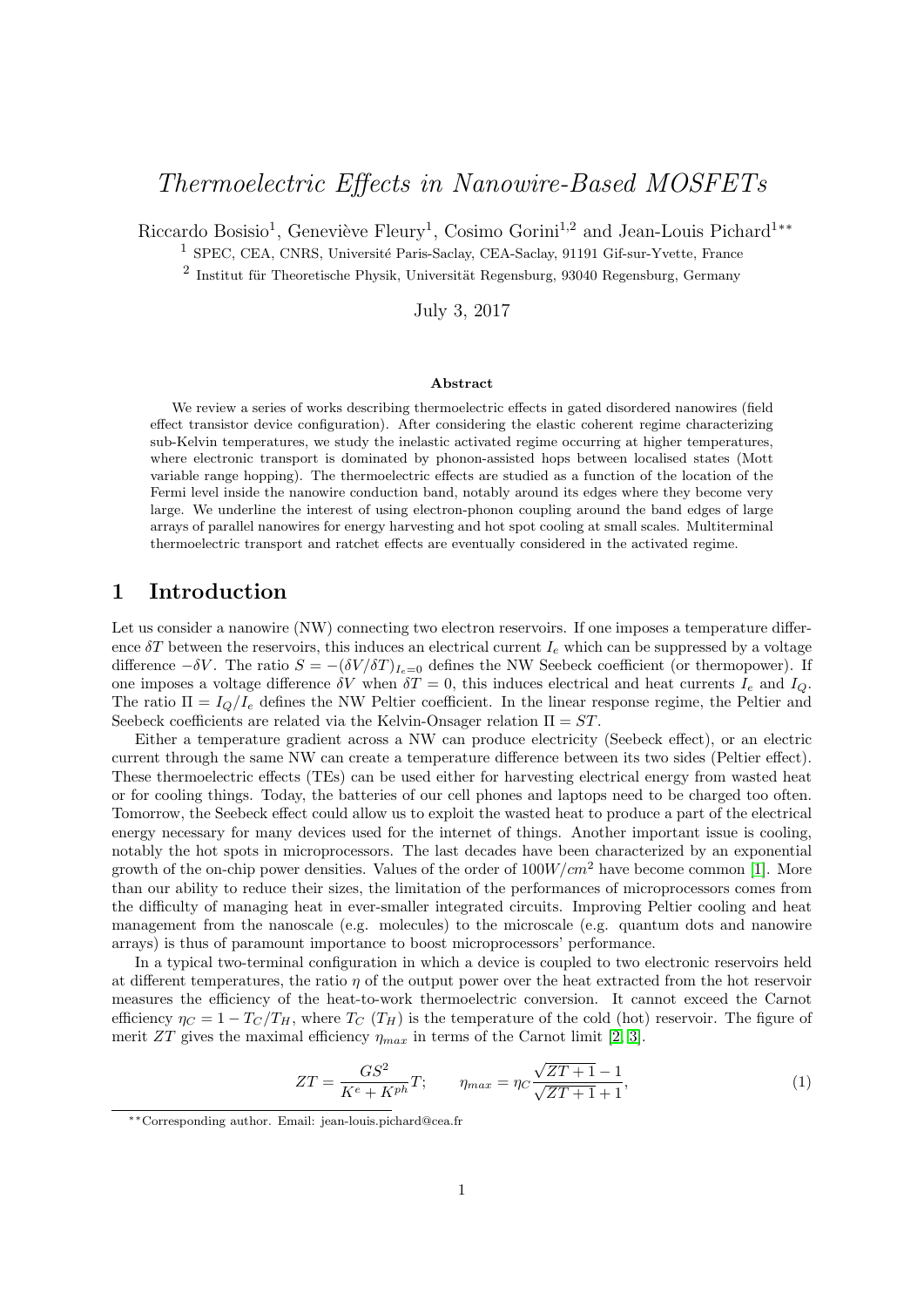

Figure 1: NW-based MOSFETs: (a) A single NW (green) is deposited on an insulating substrate (red and blue). The source and the drain are made of two metallic electrodes (yellow), while Joule heating from an extra electrode (left side) can induce a temperature difference between the NW extremities. Varying the voltage  $V_q$  applied upon the back gate (grey), one can shift the NW conduction band and probe thermoelectric transport in the bulk of the band, around its edges or even outside the band. This setup has been used in Ref. [12] for measuring the thermopower  $S$  of individual Si and Ge/Si NWs as a function of  $V_g$  at room temperature. (b) Array of parallel NWs deposited on a substrate with a back gate. The blue and red spots illustrate local cooling and heating effects in the activated regime, discussed in Sec.4.

where G is the electrical conductance, while  $K^e$  and  $K^{ph}$  are respectively the electronic and phononic parts of the thermal conductance. The larger  $ZT$ , the better the efficiency. A high efficiency is however mainly useful if coupled with good electrical output power, measured by the power factor  $Q = GS^2$ . Maximising both ZT and Q is the central challenge of (linear response) thermoelectricity. This is not easy since  $G, K_e, K_{ph}$  and  $S$  are not independent.

The interest of NWs for thermoelectric conversion was pointed out in Ref. [4]. Taking arrays of parallel doped Si NWs of 50 nm in diameter yields  $ZT = 0.6$  at room temperature, a much larger value than in bulk silicon. This was attributed to a 100-fold reduction in thermal conductivity, assuming than S and G keep the same values than in doped bulk Si. Using standard Si-based semiconductor technology for thermoelectric conversion looks very interesting: In contrast to used thermoelectric materials, Si is cheap and non toxic, and NW-based one dimensional (1D) electronics is a well developed technology. Moreover, one can use metallic gates for tuning the NW electron density, in the field effect transistor (FET) device configuration. A detailed experimental study of electron tunneling and interferences in 1D Si-doped Ga-As MOSFETs can be found in Ref. [5], where the electrical conductance G of  $1\mu m$  long NWs at  $35mK$  is given as a function of the gate voltage  $V_g$ . One can make [6] arrays of vertical NW-based FET, each of them having a uniform wrap-around gate. To grow millions of thin NWs per  $cm<sup>2</sup>$  is possible. This gave us the motivation to study the TEs in 1D MOSFETs, from cryogenic temperatures where electron transport remains coherent towards higher temperatures where transport becomes activated, as a function of the location of the Fermi potential  $E_F$  inside the NW conduction band. The considered setups are sketched in Fig. 1.

There are many highly cited works describing the thermoelectric performance of NWs made of different materials: rough silicon [4, 7], bismuth [8], bismuth telluride, III-V semiconductors (InP, InAs, and GaAs) [9], wide band gap semiconductors (ZnO and GaN) [10]. These studies have essentially been done around room temperature, and are mainly focused on the study of the phononic contribution to the thermal conductance [4, 7] or of the effect of channel openings occuring when one varies the widths of superlattice quasi-1D NWs [8, 11]. Thermoelectric transport is often described using 1D Boltzmann equations [9, 8, 10], and the role of localised impurity states (important in weakly doped semiconductors) as well as the Anderson localisation of the states (important in the 1D-limit) is not taken into account in these studies.

In this short review, we describe the effect of 1D Anderson localisation upon 1D thermoelectric transport, as one varies the location of the Fermi potential  $E_F$  inside the NW conduction band. For this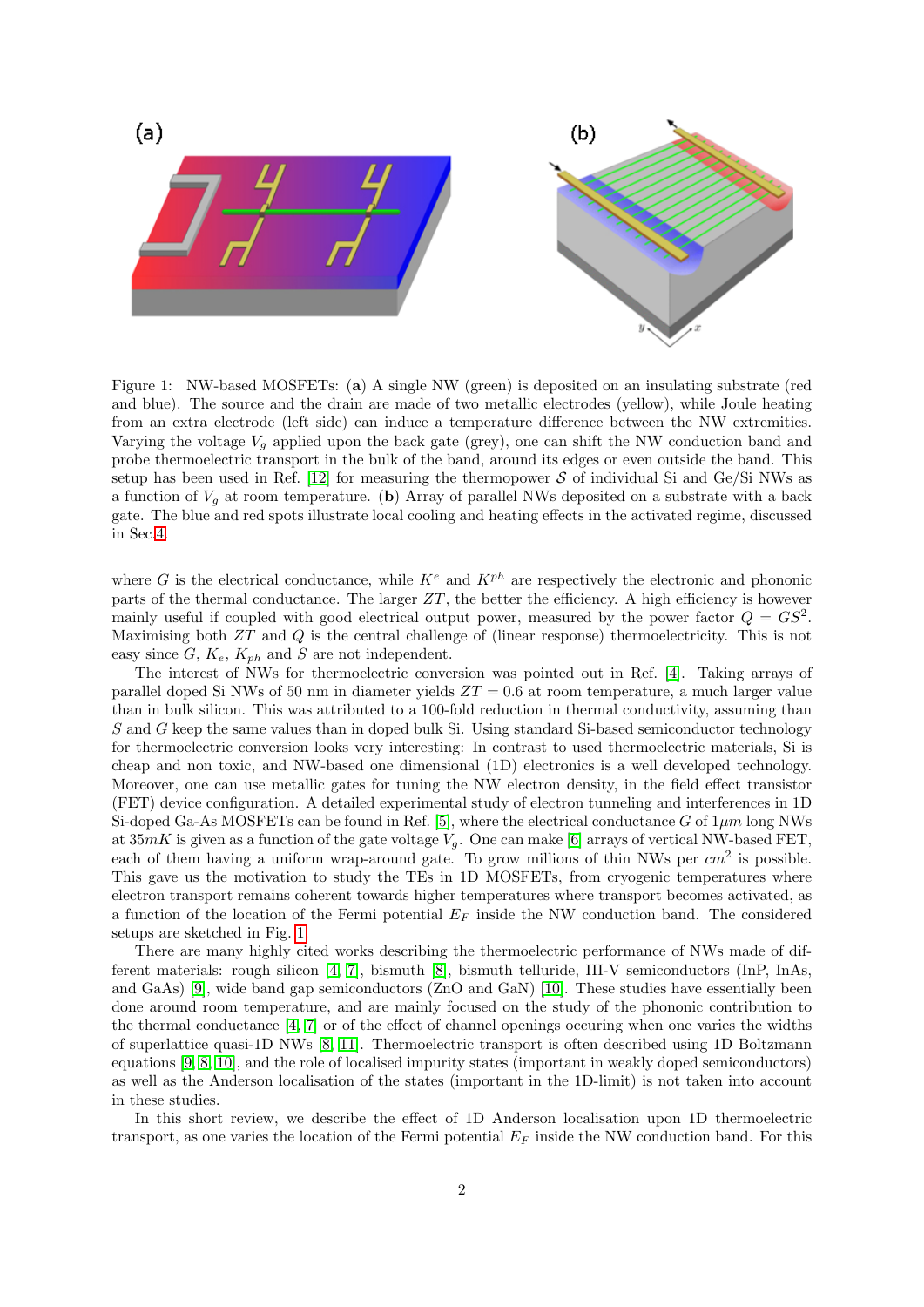purpose, we use a purely 1D model (1D Anderson model) where the energy dependence of the localisation length and of the density of states is analytically known in the weak disorder limit. Though it does not allow us to describe the effect of channel openings occuring as one varies the NW width as in Refs. [8, 11], these studies describe thermoelectric transport in NWs where the one body states are localised. A low temperature elastic regime is considered where the conductance and the thermopower are respectively obtained from the Landauer and Mott formulas, followed by the study of an inelastic regime occuring at higher temperatures and characterised by phonon-activated hopping between localised states (Mott variable range hopping). In this activated regime, thermoelectric transport is not described using semiclassical Boltzmann equations, but from the numerical solution of the random resistor network model introduced by Miller and Abrahams for describing inelastic activated transport.

## 2 Elastic thermoelectric transport

To model a gated NW, we have considered in Ref. [13] a chain of N sites coupled to two electronic reservoirs L (left) and R (right), in equilibrium at temperature  $T_L = T + \delta T$  [ $T_R = T$ ] and chemical potential  $\mu_L = E_F + \delta \mu \; [\mu_R = E_F]$ . The Hamiltonian of the chain reads

$$
\mathcal{H} = -t \sum_{i=1}^{N-1} \left( c_i^{\dagger} c_{i+1} + \text{h.c.} \right) + \sum_{i=1}^{N} (\epsilon_i + V_g) c_i^{\dagger} c_i , \qquad (2)
$$

where  $c_i^{\dagger}$  and  $c_i$  are the creation and annihilation operators of one electron on site i and t is the hopping energy. The lattice spacing  $a = 1$ , the  $\epsilon_i$  are (uncorrelated) random numbers uniformly distributed in the interval  $[-W/2, W/2]$ .  $\sum_i V_g c_i^{\dagger} c_i$  describes the effect of an external gate. Varying  $V_g$ , one can probe thermoelectric transport either in the bulk of the NW conduction band, around its edges or even outside the band.

#### 2.1 Typical thermopower

For the Hamiltonian (2), the localisation length  $\xi(E)$  and the density of states (DOS)  $\nu(E)$  per site are analytically known [14] in the weak disorder limit  $W \leq t$ . Within the band  $(|E-V_g| \leq 1.5t)$ ,  $\xi(E)^{-1}$  can be expanded in integer powers of W while  $\nu(E)$  remains well described by the DOS of the clean chain  $(W = 0)$ . This gives the bulk expressions

$$
\xi_b(E) \approx \frac{24}{W^2} \left( 4t^2 - |E - V_g|^2 \right), \qquad \nu_b(E) \approx \frac{1}{2\pi t \sqrt{1 - (|E - V_g|/2t)^2}}.
$$
\n(3)

When  $E - V_g$  approaches the band edges  $\pm 2t$ , these expressions lead to divergences of  $\nu$  and  $\xi^{-1}$ . As shown by Derrida and Gardner, these divergences are spurious and the correct expressions near the edges become

$$
\xi_e(E) = 2\left(\frac{12t^2}{W^2}\right)^{1/3} \frac{\mathcal{I}_{-1}(X)}{\mathcal{I}_1(X)}\tag{4}
$$

$$
\nu_e(E) = \sqrt{\frac{2}{\pi}} \left(\frac{12}{tW^2}\right)^{1/3} \frac{\mathcal{I}_1(X)}{[\mathcal{I}_{-1}(X)]^2} \tag{5}
$$

where

$$
X = (|E - V_g| - 2t)t^{1/3}(\frac{12}{W^2})^{2/3}, \quad \mathcal{I}_n(X) = \int_0^\infty y^{n/2} e^{-\frac{1}{6}y^3 + 2Xy} dy.
$$
 (6)

The transmission coefficient  $\mathcal{T}(E)$  of the disordered chain behaves typically as exp  $-2N/\xi(E)$ . In the low temperature limit  $T \to 0$ , the electrical conductance  $G \approx \frac{2e^2}{h}$  $\frac{e^2}{h} \mathcal{T}(E_F)$  while the thermopower S is given by the Cutler-Mott formula,

$$
S = \frac{\pi^2 k_B^2 T}{3|e|t} \mathcal{S} \quad \text{with} \quad \mathcal{S} \approx -t \left. \frac{\mathrm{d}\ln \mathcal{T}}{\mathrm{d}E} \right|_{E_F} \,. \tag{7}
$$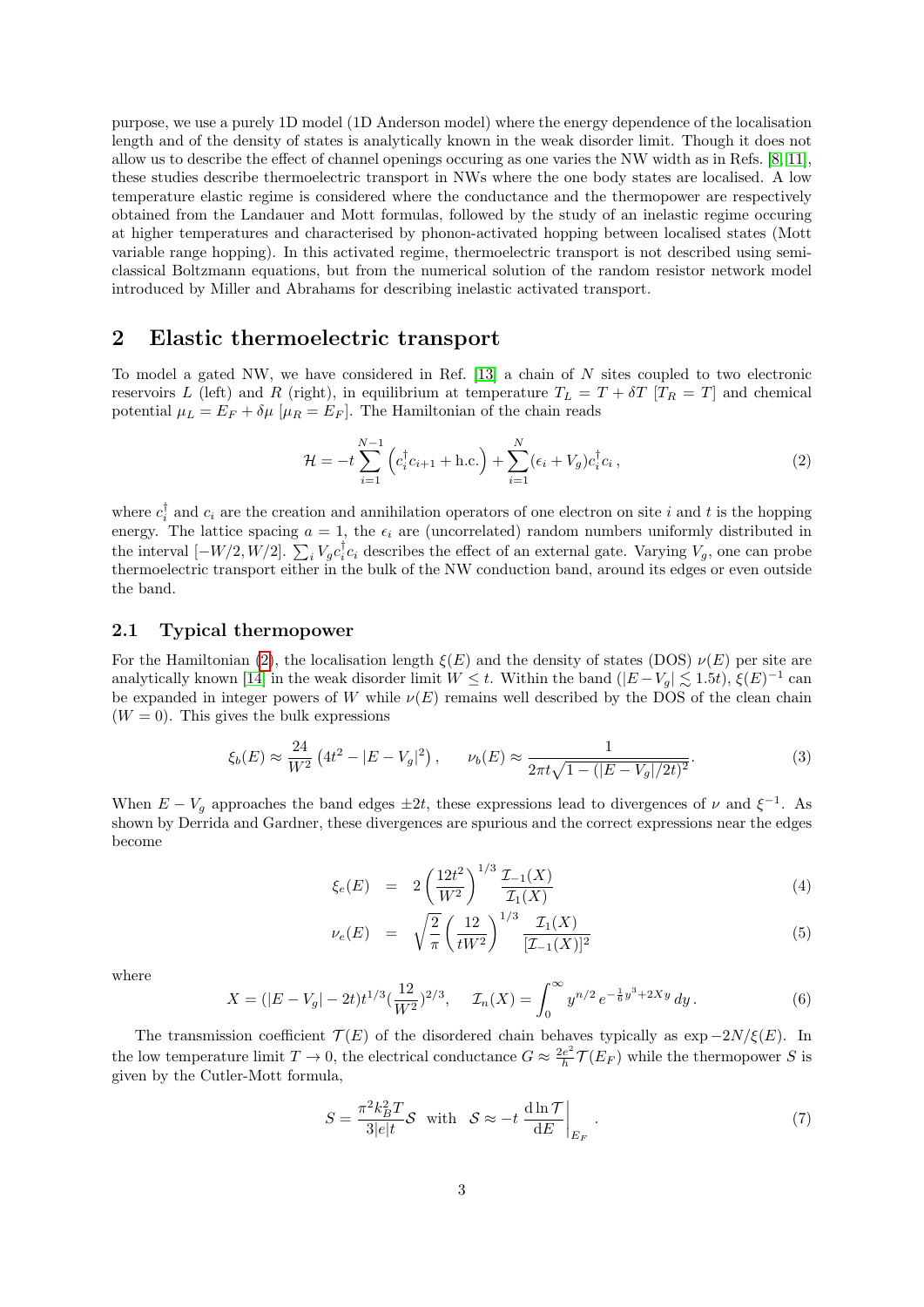

Figure 2: 1D Anderson model with  $W = t = 1$ : (a) Density of states per site  $\nu(E)$ , (b) localisation length  $\xi(E)$ , (c) typical conductance G (in units of  $2e^2/h$ ) and (d) typical thermopower  $S_0$  (in units of  $(\pi^2 k_B)/(3e) k_B T$ . In all panels, the red dashed line and the blue continuous line give the weak disorder behaviours in the bulk and near the edges (Eqs. (3-5) and Eqs. (8-9)), while the black dashed line in (d) corresponds to Eq. (10). Circles are numerical results obtained for  $N = 1600$  ((a) and (b)) and  $N = 800$  $((c)$  and  $(d)).$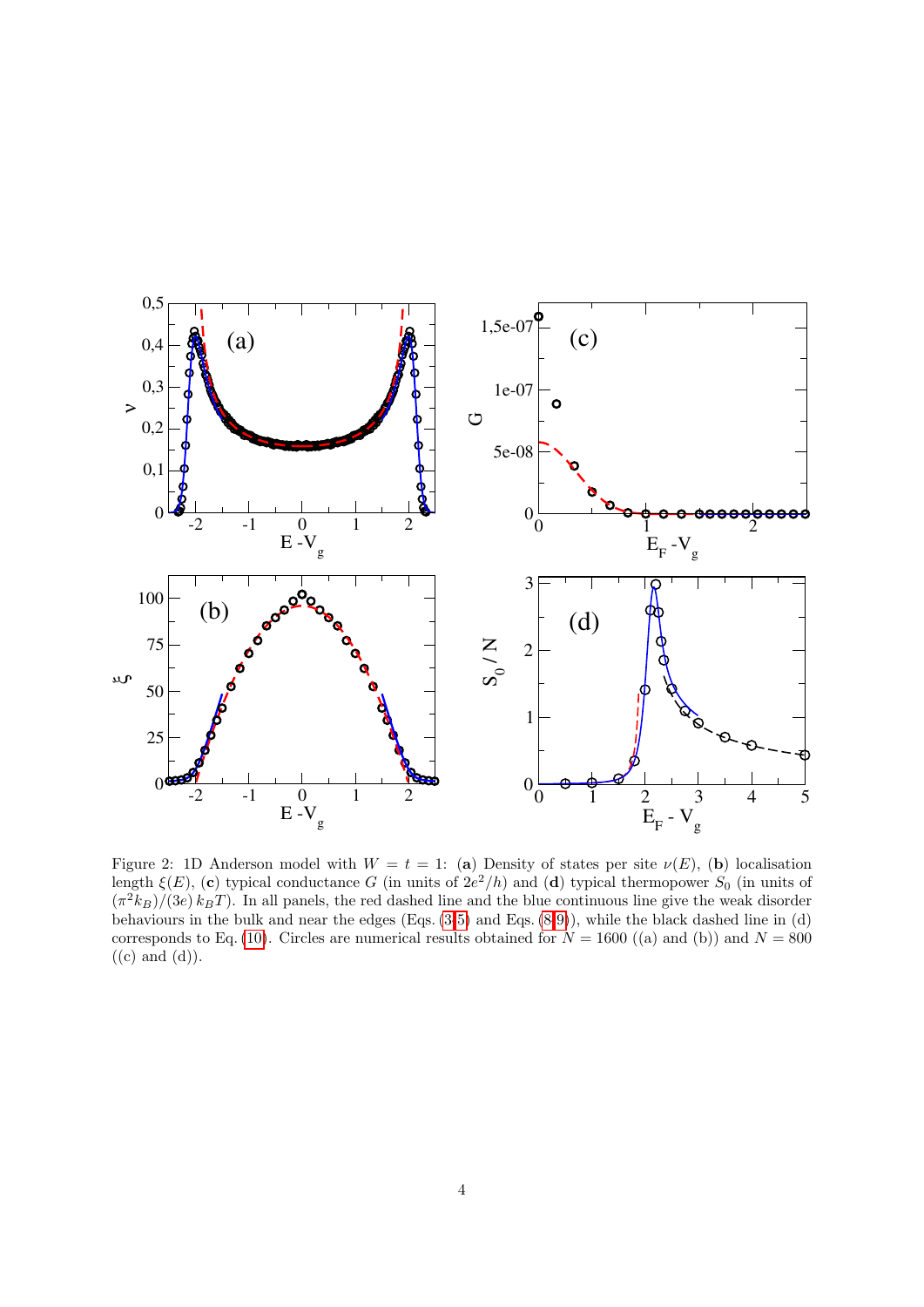From the weak disorder expansions of  $\xi(E)$ , one can deduce the typical dimensionless thermopower  $S_0$ (thermopower in units of  $(\pi^2 k_B^2 T)/(3|e|t)$ ). This gives respectively in the bulk of the band (superscript b) and at its edges (superscript  $e$ ):

$$
S_0^b = N \frac{(E_F - V_g) W^2}{96t^3 [1 - ((E_F - V_g)/2t)^2]^2},\tag{8}
$$

$$
S_0^e = 2N \left(\frac{12t^2}{W^2}\right)^{1/3} \left\{\frac{\mathcal{I}_3(X)}{\mathcal{I}_{-1}(X)} - \left[\frac{\mathcal{I}_1(X)}{\mathcal{I}_{-1}(X)}\right]^2\right\},\tag{9}
$$

where  $X = X(E = E_F)$ . Outside the band, one estimates the typical thermopower by assuming that the system behaves as a clean tunnel barrier (superscript  $TB$ ). One obtains

$$
\frac{\mathcal{S}_0^{TB}}{N} \underset{N \to \infty}{\approx} -\frac{1}{N} \frac{2t}{\Gamma(E_F)} \left. \frac{\mathrm{d}\Gamma}{\mathrm{d}E} \right|_{E_F} \mp \frac{1}{\sqrt{\left(\frac{E_F - V_g}{2t}\right)^2 - 1}} \tag{10}
$$

with a + sign when  $E_F \leq V_g - 2t$  and a – sign when  $E_F \geq V_g + 2t$ . Here  $\Gamma(E) = i[\Sigma(E) - \Sigma^{\dagger}(E)]$  where  $\Sigma(E)$  is the self-energy of the (identical) left and right leads, evaluated at the sites located at the chain extremities to which the leads are attached. In Fig. 2, one can see that the analytical weak disorder expressions of the DOS per site  $\nu(E)$ , of the localisation length  $\xi(E)$ , of the electrical conductance  $G(E_F)$ and of the typical thermopower  $S_0(E_F)$  (in units of  $(\pi^2 k_B^2 T)/(3|e|t)$ ) describe accurately numerical results (for more details, see Ref. [13]), even if they are computed for a relatively large disorder  $(W = t)$ .

#### 2.2 Mesoscopic Fluctuations

In the elastic localized regime, the sample-to-sample fluctuations of the dimensionless thermopower  $S$ around its typical values  $S_0^b$  or  $S_0^e$  turn out to be large. If  $E_F = V_g$ ,  $S_0 = 0$  due to particle-hole symmetry but the mesoscopic fluctuations allow for a large  $S$  anyway. Assuming Poisson statistics for the energy levels, Van Langen et al showed in Ref. [15] that the thermopower distribution is a Lorentzian when  $N \gg \xi$ ,

$$
P(S) = \frac{1}{\pi} \frac{\Lambda}{\Lambda^2 + (\mathcal{S} - \mathcal{S}_0)^2} \,. \tag{11}
$$

The width  $\Lambda = 2\pi t/\Delta_F$  is given by the mean level spacing  $\Delta_F = 1/(N\nu(E_F))$  at the Fermi energy  $E_F$ . Van Langen *et al* assumed  $S_0 = 0$ , an assumption which is only correct at the band centre. We have calculated  $P(S)$  using recursive Green function method for different values of  $V<sub>q</sub>$  and have numerically checked [13] that Eq. (11) describes also  $P(S)$  if one takes for  $S_0$  the value given by Eqs. (8) or (9) instead of  $S_0 = 0$ . As one crosses the band edges, we have numerically observed a sharp crossover towards a Gaussian distribution

$$
P(S) = \frac{1}{\sqrt{2\pi}\lambda} \exp\left[-\frac{(S - S_0)^2}{2\lambda^2}\right],
$$
\n(12)

where the typical value  $S_0$  is given by Eq. (10) and the width  $\lambda$  increases linearly with  $\sqrt{N}$  and W. In Ref. [13], one can find numerical results which are perfectly described by the above analytical expressions when  $W = t$ .

### 3 Inelastic thermoelectric transport

When one increases the temperature T, electron transport becomes mainly inelastic and activated. The inelastic effects can be due to electron-electron, electron-photon and electron-phonon interactions. Electron-electron interactions in a many-electron system with localised single-particle states can induce a metal-to-insulator transition above a certain critical temperature [16]. These interactions can also induce the Coulomb-gap behaviour [17] observed in δ-doped  $GaAs/Al<sub>x</sub>Ga<sub>1-x</sub>As$  2D heterostructures at low temperature [18], providing evidence of possible phononless hopping. Electron-photon interactions are responsible for the photovoltaic effects. In Ref. [20], we have studied the Variable Range Hopping (VRH) regime introduced by Mott [21] where electron-phonon coupling dominates. Fig.3 (a) illustrates how electrons propagate through the NW in the Mott VRH regime.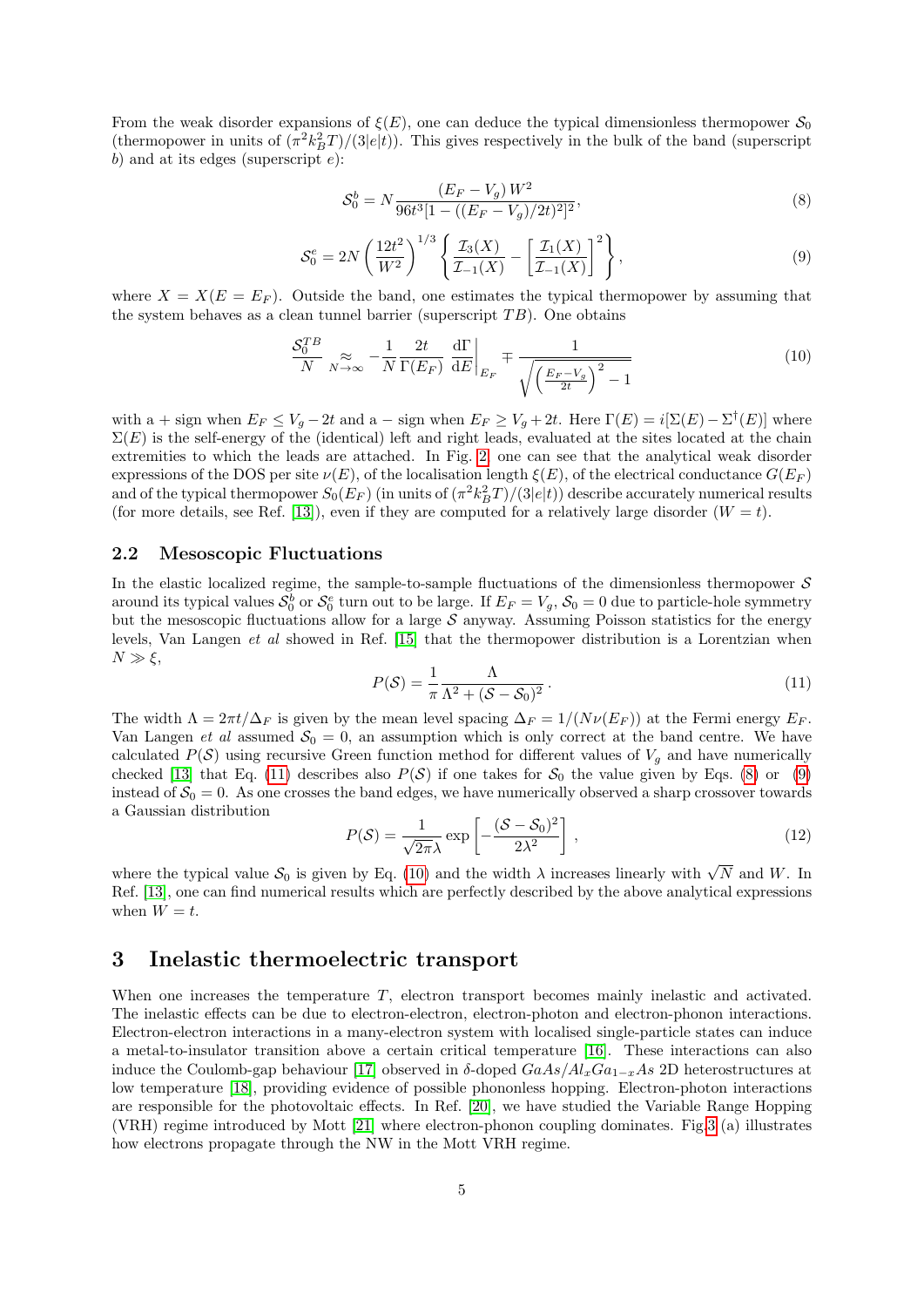

Figure 3: (a) The electronic localised states (blue dots) are randomly located along the chain within an energy band of width  $4t+W$  (shaded light blue region). In the left and right reservoirs, the electrons are at equilibrium with Fermi-Dirac distributions of temperatures  $T_L = T + \delta T$ ,  $T_R = T$  and electrochemical potentials  $\mu_L = E_F + \delta \mu$ ,  $\mu_R = E_F$ . Varying the voltage  $V_g$  applied to the gate (top grey region) shifts the NW conduction band, making possible to probe electron transport inside the band, around its edges or outside the band. The electrons can hop between states of different energies by absorbing or emitting a phonon. For a NW deposited on a substrate, the phonons are provided by the substrate and characterized by a Bose-Einstein distribution of temperature  $T_S$  ( $T_S = T$  throughout the paper, except in Sec.5). Electrons injected near the lower band edge mainly find available states to jump to at higher energies near the source (left reservoir). This implies that the phonons are mainly absorbed from the substrate near the source (blue region), and emitted back to the substrate near the drain (red region), as indicated by the two arrows. (b) Typical thermopower  $S_0$  (in units of  $k_B/e$ ) as a function of  $k_B T/t$ , calculated for a chain of length  $L = 200$  ( $E_F = 0$  and  $W = t$ ) for increasing values of  $V_g$ .

#### 3.1 Variable Range Hopping

In the VRH regime, the electrons propagate by hopping from one localised state of energy  $E_i$  to another, of higher energy  $E_i > E_i$  by absorbing a phonon or of lower energy  $E_i < E_i$  by emitting a phonon. Let us summarize Mott's original argument [21]. The electron transfer from a state i to another state j separated by a distance  $L_{ij}$  in space and  $\Delta_{ij}$  in energy results from a competition between the probability  $\propto \exp-(L_{ij}/\xi)$  to tunnel over a length  $L_{ij}$  and the probability  $\propto \exp(-\Delta_{ij}/(k_BT))$  to change the electron energy by an amount  $\Delta_{ij} = 1/(\nu L_{ij})$ , where  $\nu$  is the DOS per site. These estimates neglect the energy dependence of  $\xi$  and  $\nu$  around  $E_F$ . In 1D, the optimal hopping length is given by the Mott length  $L_M \simeq (\xi/2\nu k_BT)^{1/2}$ , if the localisation lengths  $\xi$  and DOS per unit length  $\nu$  do not vary within the Mott energy window  $\Delta_M = 1/(\nu L_M) = k_B \sqrt{T T_M}$  around  $E_F$ .  $L_M$  decreases as the temperature increases. One defines the activation temperature  $k_B T_x \simeq \xi/(2\nu L^2)$  at which  $L_M \simeq L$  and the Mott temperature  $k_B T_M \simeq 2/\nu \xi$  at which  $L_M \simeq \xi$ . The inelastic VRH regime corresponds to  $T_x < T < T_M$ where the electrical conductance

$$
G \propto \exp\left(-\frac{2L_M}{\xi}\right) \propto \exp\left(-\frac{\Delta_M}{k_B T}\right). \tag{13}
$$

Below  $T_x$  elastic tunneling dominates, while  $L_M < \xi$  above  $T_M$  and transport becomes simply activated. In 1D, the crossover from VRH to simply activated transport takes even place [22, 23] at a temperature  $T_a$  lower than  $T_M$ . The reason is the presence of highly resistive regions in energy-position space, where 1D electrons cannot find empty states at distances  $\sim \Delta_M, L_M$ .

#### 3.2 Random Resistor Network with energy-dependent localisation length and density of states

If the variation of  $\xi(E)$  and  $\nu(E)$  as a function of the energy E is not negligible within the characteristic scale  $\Delta_M$ , we need to go beyond this simple argument, notably around the 1D band edges. We use a simplified model where the  $E_i$  are N uncorrelated variables of probability given by the DOS  $\nu(E)$  of the 1D Anderson model for a chain of length  $L = Na$  ( $a = 1$ ), while the N localisation lengths  $\xi(E_i)$  are given by the typical values of this model (Eqs. (3) and (4)). The N positions  $x_i$  of the localized states are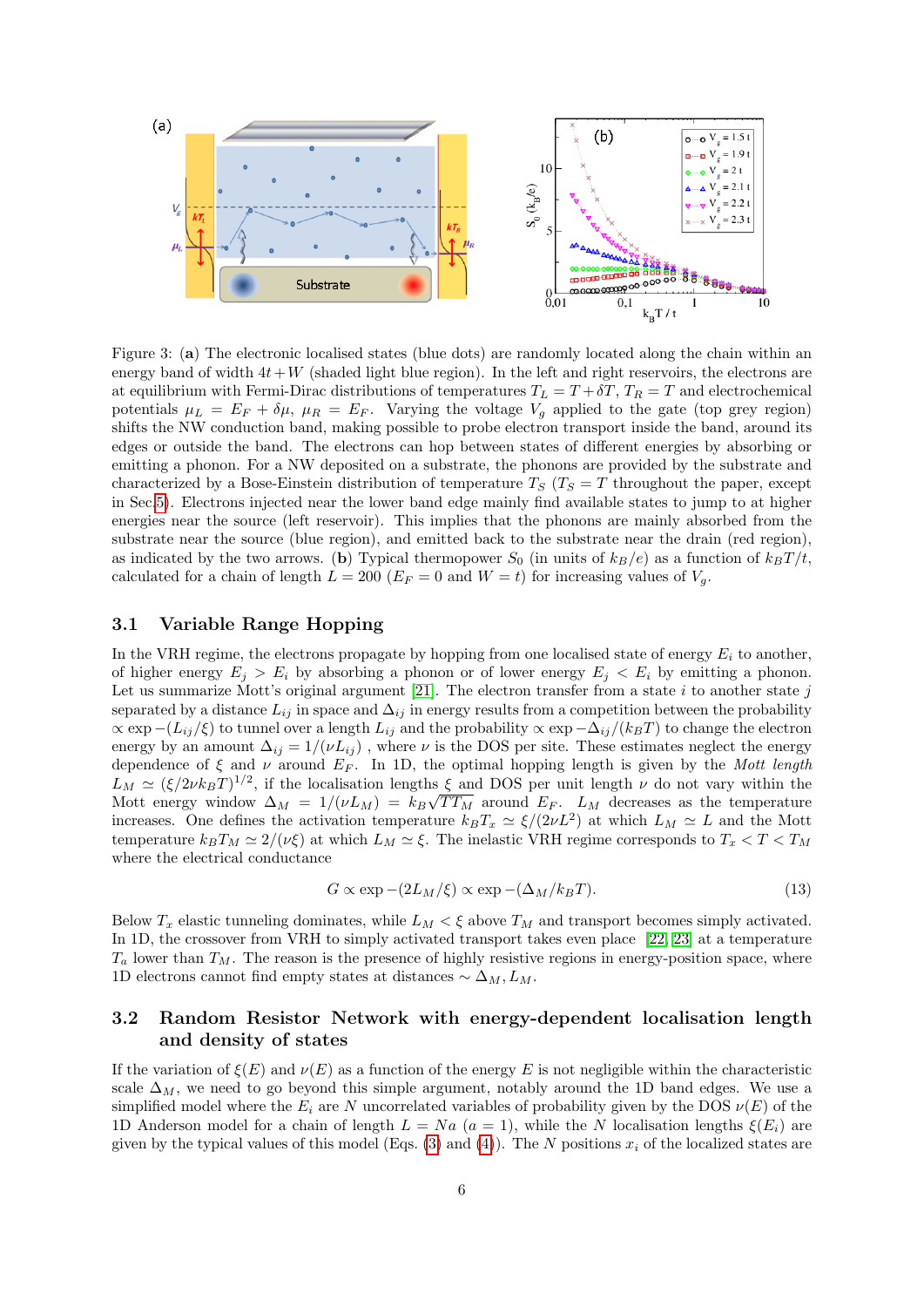taken at random in the interval  $[0, L]$ . As in Refs. [24, 25], we solve the corresponding Miller-Abrahams random resistor network [26] (RRN) made of all possible links connecting the N nodes given by the N localised states. Each pair of nodes  $i, j$  is connected by an effective resistor, which depends on the transition rates  $\Gamma_{ij}$ ,  $\Gamma_{ji}$  induced by local electron-phonon interactions. For a pair of localised states i and j of energies  $E_i$  and  $E_j$ , Fermi golden rule [25] gives:

$$
\Gamma_{ij} = \gamma_{ij} f_i (1 - f_j) \left[ N_{ij} + \theta (E_i - E_j) \right], \qquad (14)
$$

where  $f_i$  is the occupation number of state i and  $N_{ij} = [\exp{ |E_j - E_i| / k_B T } - 1]^{-1}$  is the phonon Bose distribution at energy  $|E_j - E_i|$ . The Heaviside function accounts for the difference between phonon absorption and emission [19].  $\gamma_{ij}$  is the hopping probability  $i \to j$  due to the absorption/emission of a phonon when i is occupied and j is empty. It is given by

$$
\frac{\gamma_{ij} (1/\xi_i - 1/\xi_j)^2}{\gamma_{ep}} = \frac{\exp\{-2x_{ij}/\xi_j\}}{\xi_i^2} + \frac{\exp\{-2x_{ij}/\xi_i\}}{\xi_j^2} - \frac{2\exp\{-x_{ij}(1/\xi_i + 1/\xi_j)\}}{\xi_i\xi_j}
$$
(15)

where  $x_{ij} = |x_i - x_j|$  and  $\gamma_{ep}$  depends on the electron-phonon coupling strength and of the phonon density of states. If the energy dependence of  $\xi$  and  $\nu$  can be neglected within  $\Delta_M$ , one recovers the usual limit  $\gamma_{ij} \simeq \gamma_{ep} \exp(-2x_{ij}/\xi)$ .

The direct transition rates between each state i and the contacts  $\alpha$  (source  $\alpha = L$  and drain  $\alpha = R$ ) are assumed to be dominated by elastic tunneling (see Refs. [24, 25]) and read

$$
\Gamma_{i\alpha} = \gamma_{e,\alpha} \exp(-2x_{i\alpha}/\xi_i) f_i \left[1 - f_\alpha(E_i)\right]. \tag{16}
$$

 $f_{\alpha}(E) = [\exp\{(E-\mu_{\alpha})/k_BT\}+1]^{-1}$  is the contact  $\alpha$ 's Fermi-Dirac distribution,  $x_{i\alpha}$  denotes the distance of the state i from  $\alpha$ , and  $\gamma_{e,\alpha}$  is a rate quantifying the coupling between the localized states and the contact α. The electric currents flowing between each pair of states and between states and contacts read

$$
I_{ij} = e(\Gamma_{ij} - \Gamma_{ji}),\tag{17a}
$$

$$
I_{i\alpha} = e(\Gamma_{i\alpha} - \Gamma_{\alpha i}), \qquad \alpha = L, R. \tag{17b}
$$

 $e < 0$  is the electron charge. Hereafter, we will take  $\gamma_{ep} = t/\hbar$  and symmetric couplings  $\gamma_{e,L} = \gamma_{e,R} = t/\hbar$ .

For solving the RRN, we consider it at equilibrium with a temperature  $T$  and a chemical potential  $\mu = E_F$  everywhere. A small electric current  $I_e$  can be driven by adding to the left contact (the source) a small increase  $\delta\mu$  of its chemical potential (Peltier configuration). If  $\delta\mu$  is sufficiently small, one has  $I_e \propto \delta \mu$  (linear response). At equilibrium  $(\delta \mu = 0)$ , the N occupation numbers  $f_i$  are given by Fermi-Dirac distributions  $f_i^0 = (\exp[(E_i - E_F)/k_B T] + 1)^{-1}$ . When  $\mu_L \to E_F + \delta \mu$ ,  $f_i \to f_i^0 + \delta f_i$ . For having the currents  $I_{ij}$  and  $I_{i\alpha}$ , we only need to calculate the N changes  $\delta f_i$  induced by  $\delta \mu \neq 0$ . Imposing current conservation at each node *i* of the network  $(\sum_j I_{ij} + \sum_\alpha I_{i\alpha} = 0)$  and neglecting terms  $\propto \delta f_i \cdot \delta f_j$ (linear response), one obtained  $N$  coupled linear equations. Solving numerically this set of equations gives the N changes  $\delta f_i$  and hence all the currents  $I_{ij}$  and  $I_{i\alpha}$ . From this, we can calculate the total charge  $I_L^e = -\sum_i I_{iL}$  and heat  $I_{L(R)}^Q = \sum_i (E_i - \mu_{L(R)})/e I_{iL(R)}$  currents, and hence the electrical conductance G, the Peltier coefficient  $\Pi$  and the Seebeck coefficient S in the VRH regime.

$$
G = \frac{I_L^e}{\delta \mu / e}, \quad \Pi = \frac{I_L^Q}{I_L^e}, \quad S = \frac{1}{T} \frac{I_L^Q}{I_L^e}.
$$
 (18)

In the last equation, the Kelvin-Onsager relation  $\Pi = ST$  has been used for obtaining the thermopower S from the Peltier coefficient Π.

#### 3.3 Activated thermoelectric transport in arrays of parallel NWs

Using the 1D weak-disorder expressions (Eqs. (3)-(5)) for  $\nu(E)$  and  $\xi(E)$ , we have studied activated transport through N localised states of energy  $E_i$  and localisation length  $\xi(E_i)$ . The states were assumed to be randomly located along a chain of length  $L = Na$ , and the energies  $E_i$  were taken at random with a probability  $\nu(E)$  inside an energy band  $[-2\epsilon, 2\epsilon]$  where  $\epsilon = t + W/4$ . The corresponding thermopower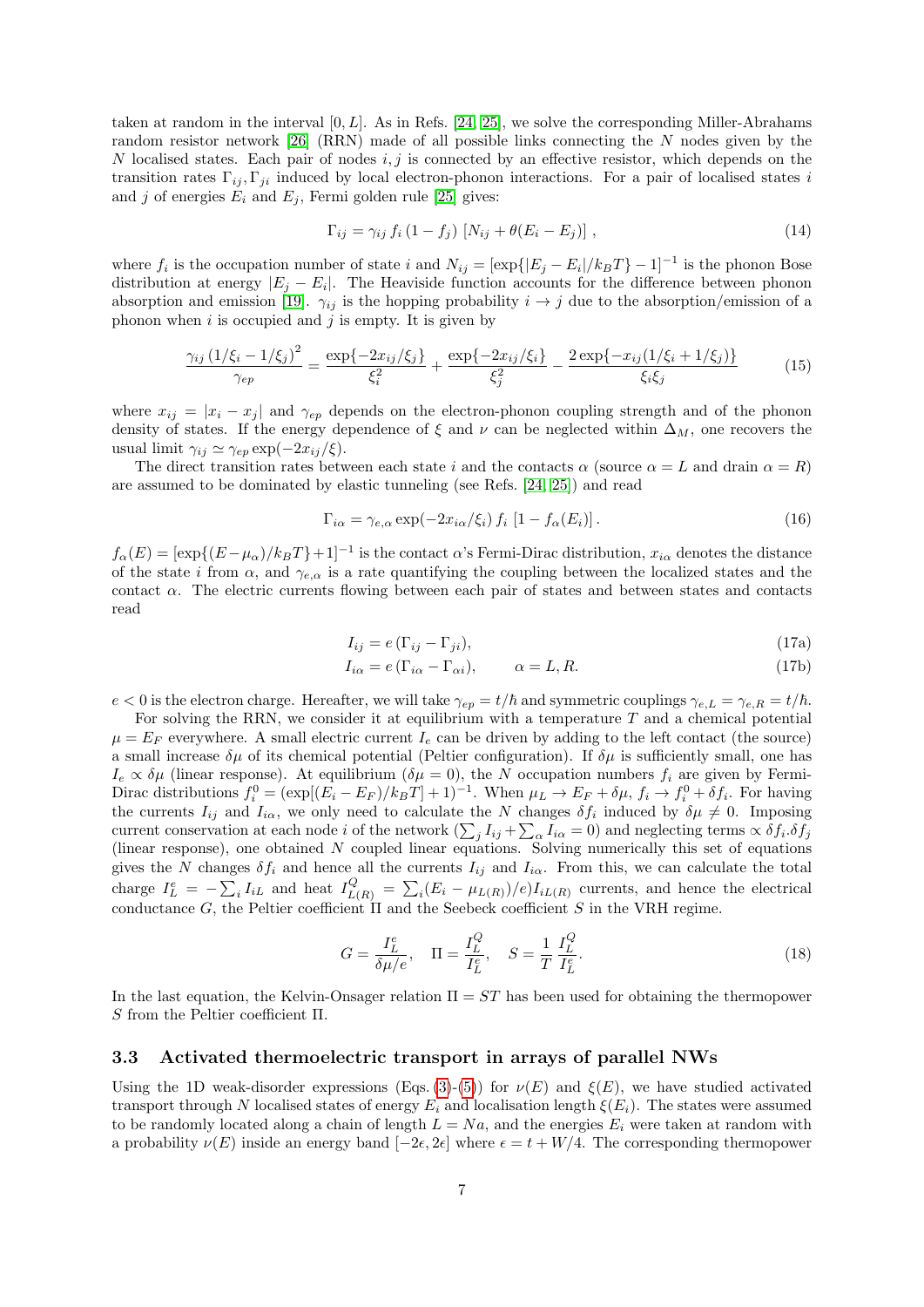distributions  $P(S)$  are given and discussed in Ref. [20]. We reproduce in Fig. 3 (b) the curves giving the typical thermopower  $S_0$  (in units of  $k_B/e$ ) as a function of  $k_B T/t$  for increasing values of  $V_g$ . Taking  $E_F = 0$ ,  $S_0$  has been calculated for a chain of length  $L = 200$  with  $W = t$ .  $V_g = 0$  corresponds to the band centre and  $V_g/t = \pm 2.5$  to the band edges. When  $k_B T < t$ ,  $S_0$  remains small within the band ( $V_q \approx 1.5t$ ), but becomes much larger around its edges ( $V_q = 2.3t$ ). At higher temperatures,  $S_0$ decreases and becomes independent of  $V_q$ . If activated transport at the band edges give rise to large thermopowers, it is also characterized by small electrical conductances, which defavor large values for the power factors Q. This led us to consider in Ref. [27] arrays of parallel nanowires in the field effect transistor device configuration. In such arrays, the conductances add while the thermopower fluctuations self-average. The maximal output power  $P_{max} = Q(\delta T)^2/4$  is found to be maximal near the band edges, while the electronic figure of merit (obtained without including the phononic contribution  $K^{ph}$  to the thermal conductance) keeps a large value  $Z_eT \approx 3$ . As estimated in Ref. [27],  $P_{max}$  can be of the order of  $P_{max} \approx 20\tilde{\gamma}_e \mu W$  for  $M = 10^5$  parallel silicon NWs with  $\delta T \approx 10K$ ,  $T \approx 100K$ , and  $t/k_B \approx 150 \text{ K}$ . The larger is M or  $\delta T$ , the larger is  $P_{max}$ . Estimates of the constant  $\tilde{\gamma}_e = \gamma_e \hbar/t$  give values  $\approx 0.01 - 1$ . If one takes into account  $K^{ph}$ , we expect that  $ZT \approx Z_e T/(1 + 2/\tilde{\gamma}_e)$  for Silicon suspended NWs, while  $ZT \approx Z_e T/(1 + 20/\tilde{\gamma}_e)$  for Silicon NWs deposited on a Silicon Dioxide substrate.

### 4 Using electron-phonon coupling for managing heat

The phonons have no charge and cannot be manipulated with bias and gate voltages, in contrast to electrons. This makes difficult to manage heat over small scales, unless we take advantage of the electronphonon coupling for transfering heat from the phonons towards the electrons. Let us show how this can be done using phonon-activated transport near the edges of a NW conduction band. We take a NW deposited on a substrate with a back gate, and assume that the transport of NW-electrons is activated mainly because of the substrate phonons. Let us consider a pair of localised states  $i$  and  $j$ . The heat current absorbed from (or released to) the substrate phonon bath by an electron hopping from  $i$  to  $j$ reads  $I_{ij}^Q = (E_j - E_i) I_{ij}^N$ , where  $I_{ij}^N = \Gamma_{ij} - \Gamma_{ji}$  is the hopping particle current between i and j. The local heat current associated to the state i is given by summing over the hops from i to all the states j:

$$
I_i^Q = \sum_j I_{ij}^Q = \sum_j (E_j - E_i) I_{ij}^N.
$$
\n(19)

In Fig. 4, we show 2D histograms of the local heat currents  $I_i^Q$  as a function of the position  $x_i$  of the state i inside the NW. We take the convention that  $I_i^Q$  is positive (negative) when the phonons are absorbed (emitted), thus heating (cooling) the electrons at site i. We have numerically solved the random resistor network (see subsection 3.2) for a temperature  $k_BT = 0.5t$ ,  $W = t$  and four different values of  $V_g$ , corresponding to electron injection at the band center  $(V_g = 0)$ , below the band centre  $(V_g = t)$  and around the lower ( $V_g = 2.25t$ ) and upper ( $V_g = -2.25t$ ) band edges of the NW conduction band. At the band centre, the fluctuations of the local heat currents are symmetric around a zero average. They are larger near the NW boundaries and remain independent of the coordinate  $x_i$  otherwise. Away from the band center, one can see that the fluctuations are no longer symmetric near the NW boundaries, though they become symmetric again far from the boundaries. When the electrons are injected through the NW in the lower energy part of the NW band, more phonons of the substrate are absorbed than emitted near the source electrode. The effect is reversed when the electrons are injected in the higher energy part of the band (by taking a negative gate potential  $V_g$ ): It is now near the drain that the phonons are mainly absorbed. The 2D histograms corresponding to  $V_g = 2.25t$  and  $-2.25t$  are symmetric by inversion with respect to  $I_i^Q = 0$ .

As explained in Refs. [27, 28], activated transport near the band edges of disordered NWs opens interesting ways for managing heat at small scales, notably for cooling hot spots in microprocessors. Taking  $M = 2.10^5$  NWs contacting two 1−cm long electrodes, one estimates that we could transfer 0.15 mW from the source side towards the drain side by taking  $\delta\mu/e \approx 1$  mV at  $T = 77$  K. Again, the larger is M or  $\delta\mu$ , the larger is the heat of the substrate which can be transfered from the source towards the drain by hot electrons.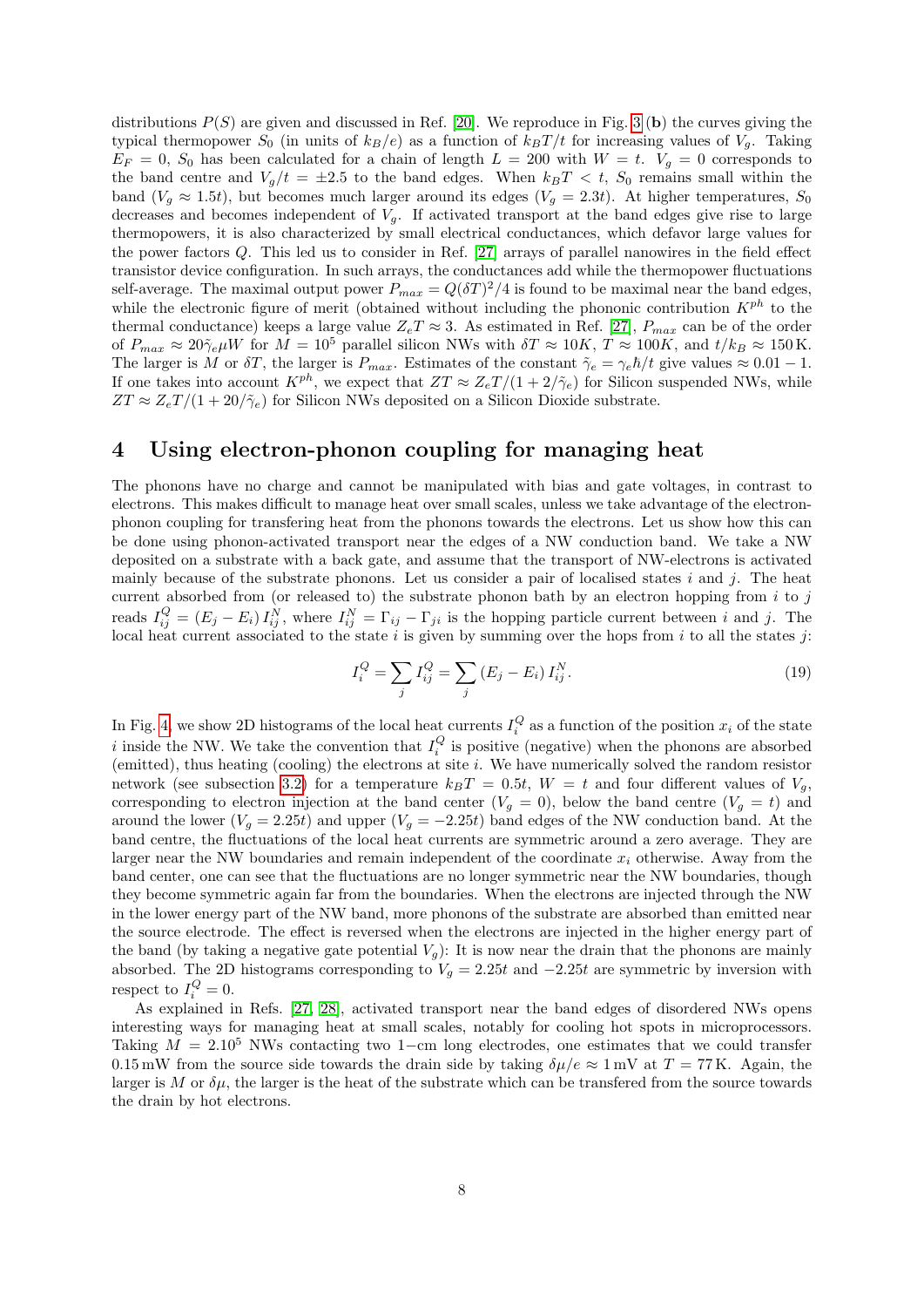

Figure 4: 2D histograms giving the distribution of local heat currents  $I_i^Q$  (Eq. (19)) as a function of the position  $x_i$  along the NW, for four values of the gate potential: (a)  $V_g = 0$ , (b)  $V_g = t$ , (c)  $V_g = 2.25t$ and (d)  $V_g = -2.25t$ . Parameters:  $L = 1500$ ,  $W = t$ ,  $k_B T = 0.5t$ ,  $\delta \mu = 10^{-5}t$ , statistics over 500 NWs.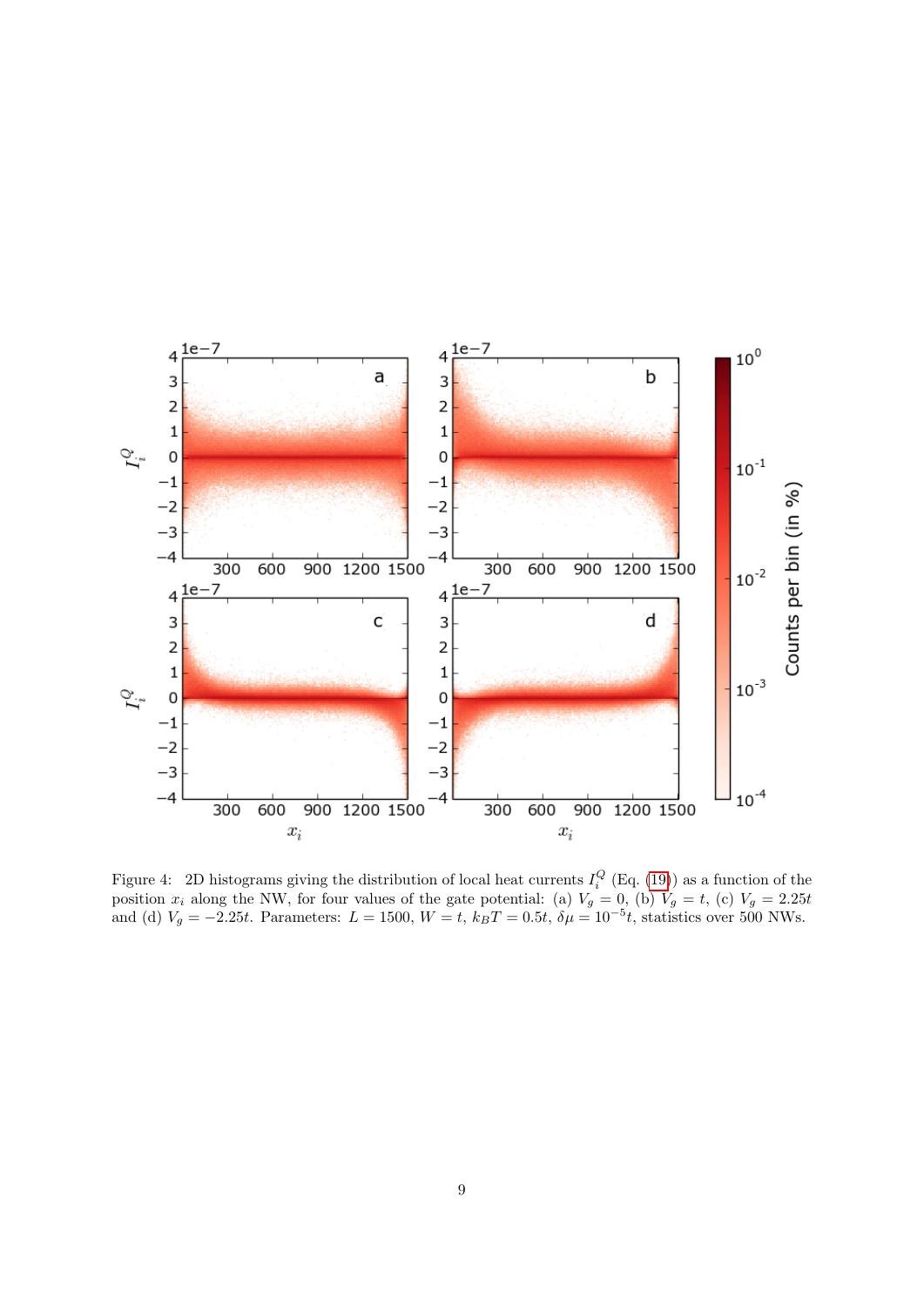## 5 Activated Multi-terminal thermoelectric transport and Ratchet effects



Figure 5: (a): Scheme of the three-terminal setup corresponding to activated thermoelectric transport for a NW deposited on a substrate. The NW (blue) is connected to two electronic electrodes (yellow)  $L$ (the source) and  $R$  (the drain) via asymmetric contacts. The electrodes are at equilibrium (electrochemical potentials  $\mu_L$ ,  $\mu_R$ , and temperatures  $T_L$ ,  $T_R$ ). The insulating substrate (red) provides a phonon bath of temperature  $T_S$ . (b): Ratchet effect powered by  $\delta T_S = 10^{-3} \epsilon$  when  $\delta T = \delta \mu = 0$ . For various values of  $V_g$   $(V_g/\epsilon = 0$  ( $\circ$ ), 0.5 ( $\circ$ ), 1 ( $\circ$ ) and 2.5 ( $\triangle$ )), the average particle currents  $I_L^N/M$  (in unit of  $10^5 \epsilon/\hbar$ ) of an array of  $M = 2.10^5$  parallel NWs is given as one varies  $\gamma_{eL}$  (elastic coupling to the source), keeping the same value  $\gamma_{eR} = \epsilon/\hbar$  for the elastic coupling to the drain.  $I_L^N/M \neq 0$ , unless  $V_g = 0$  (particle-hole symmetry) or  $\gamma_{eL} = \gamma_{eR}$  (inversion symmetry).

In Secs. 3 and 4, we have discussed activated transport in a configuration where the source, drain and substrate were at the same equilibrium temperature  $T$ , the heat and particle currents between the source and the drain being induced by a small voltage bias  $\delta \mu$  and/or temperature bias  $\delta T$ . More generally, a disordered NW deposited on a substrate can be viewed as the three-terminal setup sketched in Fig. 5 (a): Two electronic reservoirs L (source) and R (drain) at equilibrium with electrochemical potentials  $\mu_L$ ,  $\mu_R$ , and temperatures  $T_L$ ,  $T_R$ , while the substrate provides a third reservoir S of phonons at a temperature  $T_S$ . Heat and particles can be exchanged between L and R, but only heat with S. The particle currents  $I_L^N$ ,  $I_R^N$ , and the heat currents  $I_L^Q$ ,  $\bar{I_R}^Q$ ,  $I_S^Q$  are taken positive when they enter the NW from the three reservoirs. The drain is chosen as reference ( $\mu_R \equiv E_F$  and  $T_R \equiv T$ ) and we set  $\delta\mu = \mu_L - \mu_R$ ,  $\delta T = T_L - T_R$ , and  $\delta T_S = T_S - T_R$ . In linear response the charge and heat currents  $I_L^N$ ,  $I_L^Q$ , and the heat current  $I_S^Q$  can be expressed à la Onsager in terms of the corresponding driving forces

$$
\begin{pmatrix} I_L^N \\ I_Q^Q \\ I_S^Q \end{pmatrix} = \begin{pmatrix} L_{11} & L_{12} & L_{13} \\ L_{12} & L_{22} & L_{23} \\ L_{13} & L_{23} & L_{33} \end{pmatrix} \begin{pmatrix} \delta \mu/T \\ \delta T/T^2 \\ \delta T_S/T^2 \end{pmatrix} . \tag{20}
$$

The Casimir-Onsager relations  $L_{ij} = L_{ji}$  for  $i \neq j$  are valid in the absence of time-reversal symmetry breaking. In Ref. [29], we have discussed several possibilities offered by this setup when  $\delta T_S \neq 0$ , in terms of energy harvesting and cooling. Let us focus on the case where the NW is deposited on a hotter substrate without bias and temperature difference between the source and the drain ( $\delta \mu = \delta T = 0$ while  $\delta T_S > 0$ ). If the particle-hole symmetry and the left-right inversion symmetry are broken, the heat provided by the phonons can be exploited to produce electrical work. Let us consider a model where the NW localized states are uniformly distributed in space and energy within a band  $[-2\epsilon, 2\epsilon]$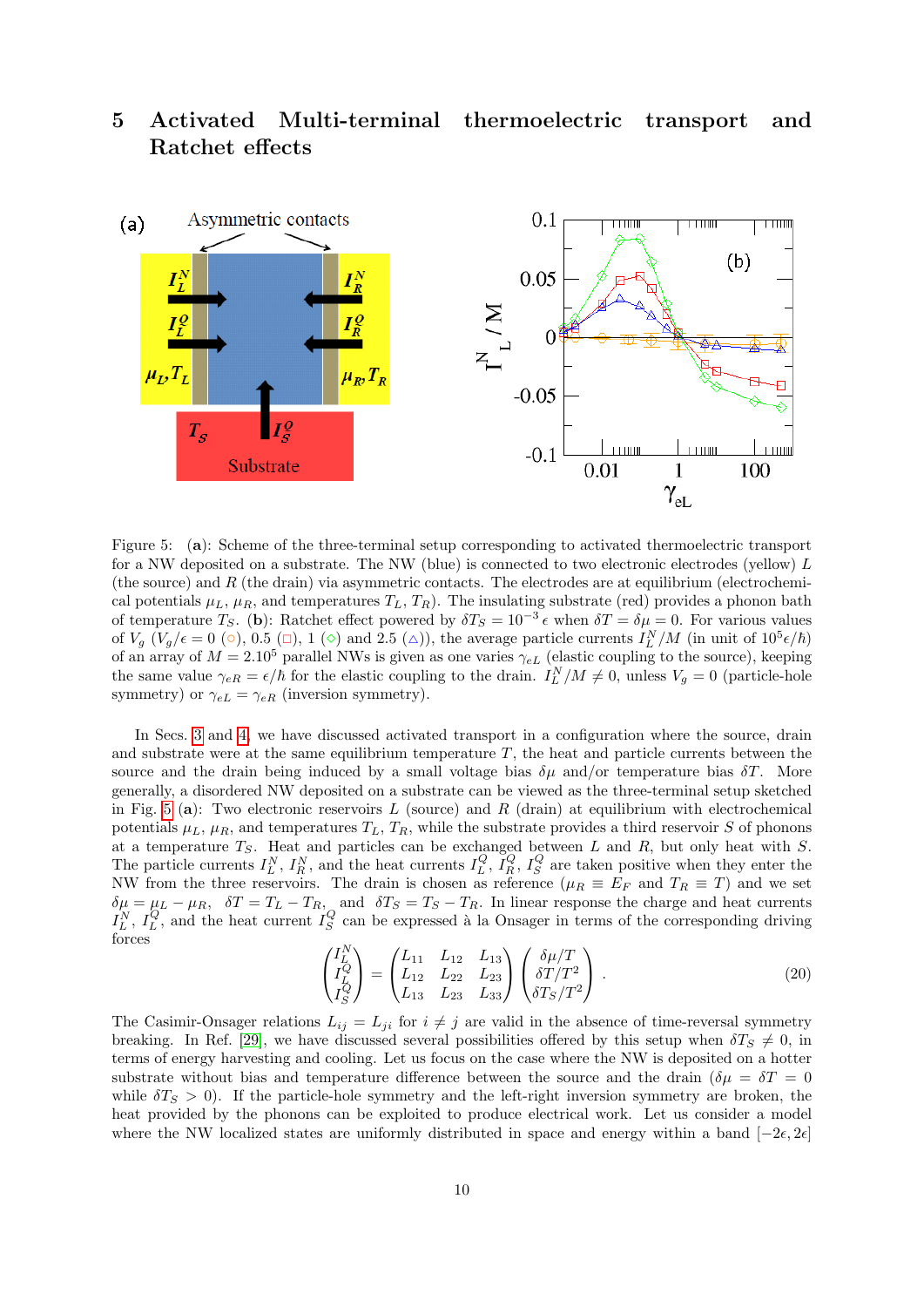with a constant DOS  $\nu = 1/(4\epsilon)$  and an energy independent localisation length  $\xi = 4$ . We have solved the corresponding RRN for an ensemble of M parallel NWs with asymmetric elastic couplings to the electronics reservoirs. In average over an ensemble of M NWs, particle-hole symmetry is broken if the Fermi potential  $E_F \equiv 0$  does not coincide with the NW band centre  $(V_q \neq 0)$ , and inversion symmetry is broken by taking different elastic coupling constants in Eq. (16) ( $\gamma_{e,L} \neq \gamma_{e,R}$ ). Fig. 5 (b) gives the average particle current  $I_L^N/M$  between the source and the drain as a function of  $\gamma_{e,L}$  when  $\gamma_{e,R} = 1$  (in units of  $\epsilon/\hbar$ ).  $I_L^N/M$  was induced by a temperature difference  $\delta T_S = 10^{-3} \epsilon$  between the substrate and a deposited array of  $M = 2.10^5$  parallel NWs. One can see that  $I_L^N \approx 0$  at the band centre  $(V_g = 0)$  and when  $\gamma_{e,L} = \gamma_{e,R}$ , while  $I_L^N \neq 0$  otherwise. Other ways of breaking inversion symmetry which give rise to even larger currents  $I_L^N$  are discussed in Ref. [29].

## 6 Conclusion

Our studies were restricted to the elastic tunnel regime and to the Mott VRH regime where electronphonon interactions dominate. We have considered arrays of parallel purely 1D NWs where the electron states are localised and neglected the effects of electron-electron and electron-photon interactions. In bulk 3D amorphous germanium, silicon, carbon and vanadium oxide [19], the Mott VRH behaviour was observed in a temperature range  $60K < T < 300K$ . This shows us that Mott VRH is relevant in a broad temperature domain which can reach room temperature. At lower temperatures, Efros-Shklovskii hopping behaviour was observed in 2D heterostructures [18] with a universal prefactor, indicating that the effects of electron-electron interactions become more relevant than these of electron-phonon interactions as one decreases the temperature [30]. Eventually, let us note that in bulk weakly-doped crystalline semiconductors, the electrons can be activated from the impurity band up to the conduction band when the temperature exceeds the energy gap between these two bands, putting an upper limit to VRH transport. The width of this energy gap can vary from one material to another. This is what can be said for bulk 3D or 2D materials. To extend these conclusions to 1D NWs is not straightforward, since the effect of disorder (Anderson localisation) and of electron-electron interactions (Wigner glass) are much more relevant in the 1D limit. Moreover, the temperature range where our predictions apply can vary from one semiconductor to another, and can depend on the width of the NWs.

In summary, we have shown that arrays of 1D MOSFETs have good thermoelectric performances, notably when the electrochemical potential is in the vicinity of the NW band edges. The described effects could provide an interesting method for converting waste heat into useful electrical power and for cooling hot spots in microprocessors. Ratchet effects open interesting perspectives when electrical transport in deposited NWs can be activated by the phonons of the substrate. The studied devices are based on standard nanofabrication technologies which are widely developed in semiconductor microelectronics.

### References

- [1] E. Pop, S. Sinha and K. Goodson, Heat Generation and Transport in Nanometer-Scale Transistors, Proceedings of the IEEE. 94 (2006) 1587. DOI: 10.1109/jPROC.2006.879794
- [2] A. F. Ioffe, Semiconductor thermoelements, and thermoelectric cooling, Infosearch Limited, 1957.
- [3] H. J. Goldsmid, Introduction to thermoelectricity, Springer-Verlag, 2010.
- [4] A. I. Hochbaum, R. Chen, R. D. Delgado, W. Liang, E. C. Garnett, M. Najarian, A. Majumdar and P. Yang, Enhanced thermoelectric performance of rough silicon nanowires, Nature, 451, (2008) 163. DOI: 10.1038/nature06381.
- [5] W. Poirier, D. Mailly and M. Sanquer, Tunneling and interferences in very small GaAs metalsemiconductor field-effect transistors, Phys. Rev B 59, 16 (1999) 10 856.
- [6] C. Thelander, P. Agarwal, S. Brongersma, J. Eymery, L. F. Feiner, A. Forchel, M. Scheffler, W. Riess, B. J. Ohlsson, U. Gsele and L. Samuelson, Nanowire Based One-Dimensional Electronics. MaterialsToday 9 (10) (2006) 28-35.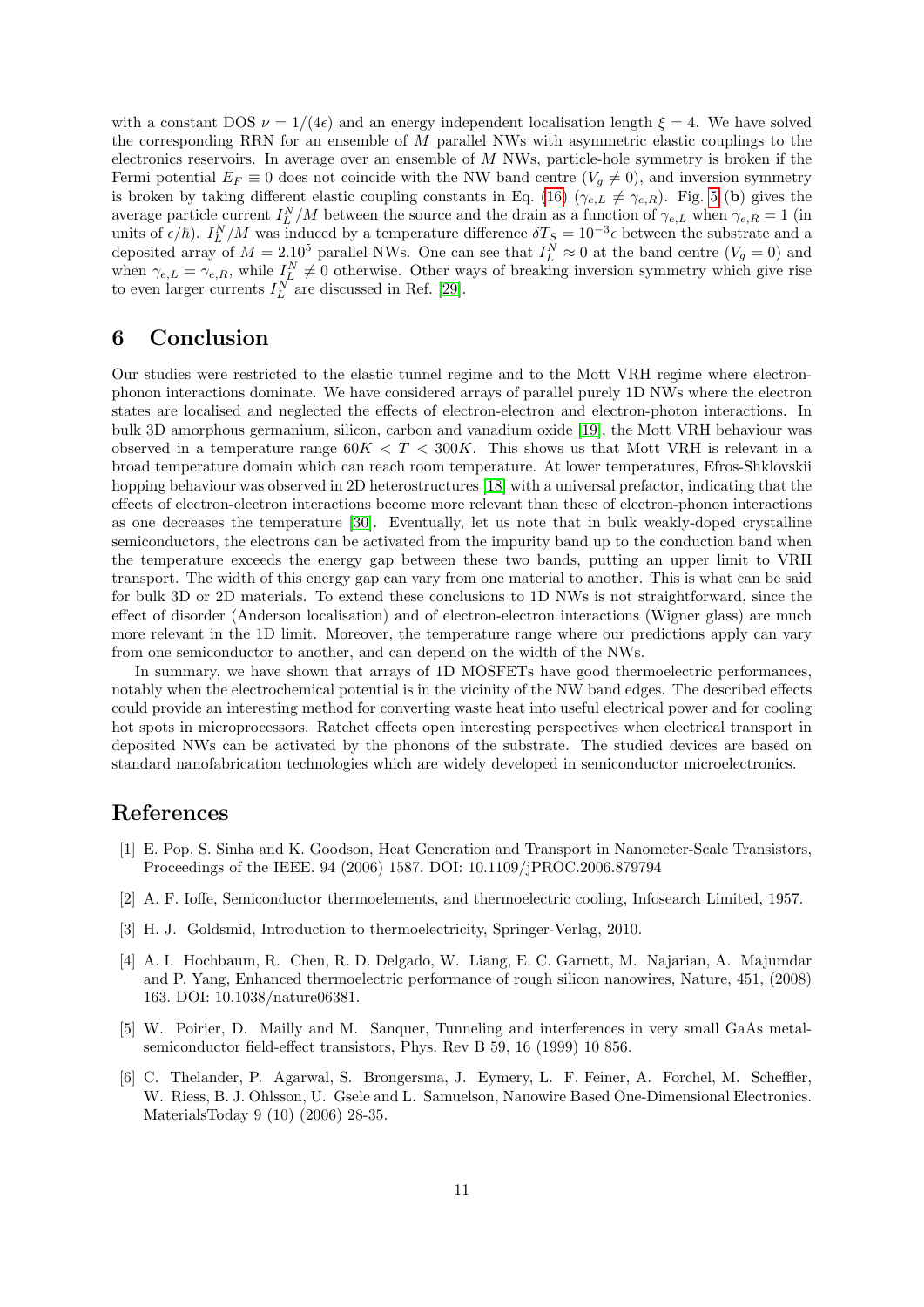- [7] A. I. Boukai, Y. Bunimovich, J. Tahir-Kheli, W. A. Goddard III and J. R. Heath, Silicon nanowires as efficient thermoelectric materials. Nature,Vol  $451 - 10$  (2008) 168. doi:10.1038/nature06458.
- [8] X. Sun, Z. Zhang and M. S. Dresselhaus, Theoretical modeling of thermoelectricity in BI nanowires. Appl. Phys. Lett. 74, 4005 (1999); doi: 10.1063/1.123242.
- [9] N. Mingo, Thermoelectric figure of merit and maximum power factor in III-V semiconductor nanowires. Appl. Phys. Lett. 84, 2652 (2004); doi; 10.1063/1.1695629.
- [10] C.-H. Lee, G.-C. Yi, Y. Zuev and P. Kim, Thermoelectric power measurements of wide band gap semiconducting nanowires. Appl. Phys. Lett. 94, 022106 (2009); doi: 1063/1.3067868.
- [11] Y.-M. Lin, X. Sun and M. S. Dresselhaus, Theoretical investigation of thermoelectric transport properties of cylindrical Bi nanowires. Phys. Rev. B 62, 7, 4610 (2000).
- [12] Y. U. Brovman, J. P. Small, Y. Hu, Y. Fang, C. M. Lieber and P. Kim, Electric field effect thermoelectric transport in individual silicon and germanium/silicon nanowires, J. Appl. Phys. 119 (2016) 234304. DOI: 10.1063/1.4953818.
- [13] R. Bosisio, G. Fleury and J.-L. Pichard, Gate-modulated thermopower in disordered nanowires: I. Low temperature coherent regime, New J. Phys. 16 (2014) 035004. DOI: 10.1088/1367- 2630/16/3/035004.
- [14] B. Derrida and E. Gardner, Lyapunov exponent of the one dimensional Anderson model: weak disorder expansion. J. Phys. France 45 (1984) 1283.
- [15] S. A. van Langen, P. G. Silvestrov and C. W. J. Beenakker, Thermopower of single-channel disordered and chaotic conductors, Supperlattices and Microstructures, 23 (1998) 691.
- [16] D. M. Basko, I. L. Aleiner and B. L. Altshuler, Metal-insulator transition in weakly interacting many-electron system with localized single-particle states. Annals of Physics321 (2006) 1126; doi:10.1016/j.aop.2005.11.014.
- [17] B. I. Shklovskii and A. L. Efros, Electronic Properties of Doped Semiconductors (Springer, Berlin 1984).
- [18] S. I. Khondaker, I. S. Shlimak, J. T. Nicholls, M. Pepper and D. A. Ritchie, Two-dimensional hopping conductivity in δ-doped  $GaAs/Al_xGa_{1-x}As$  heterostructure. Phys. Rev. B 59, 7 (1999) 4580.
- [19] V. Ambegaokar, B. I. Halperin and J. S. Langer, Hopping conductivity in disordered systems, Phys. Rev. B 4, 8 (1970) 2612.
- [20] R. Bosisio, C. Gorini, G. Fleury and J.-L. Pichard, Gate-modulated thermopower in disordered nanowires: II. Variable-range hopping regime, New J. Phys. 16, (2014) 095005. DOI: 10.1088/1367- 2630/16/9/095005
- [21] N. F. Mott and E. A. Davies, Electronic Processes in Non Crystalline Materials, 2nd edn (1979) (Oxford: Clarendon).
- [22] J. Kurkijarvi, Hopping conductivity in one dimension, Phys. Rev B 8 (1973) 922.
- [23] M. E. Raikh and M. E. Ruzin, Fluctuations of the hopping conductance in one dimensional systems, Sov. Phys. JETP 68 (1989) 642.
- [24] J. H. Yiang, O. Entin-Wohlman and Y. Imry, Thermoelectric three-terminal hopping transport through one-dimensional nanosystems, Phys. Rev. B 85 (2012) 075412.
- [25] J. H. Yiang, O. Entin-Wohlman and Y. Imry, Hopping thermoelectric transport in finite systems: Boundary effects, Phys. Rev. B 87 (2013) 205420.
- [26] A. Miller and E. Abrahams, Impurity conduction at low concentrations Phys. Rev. 120 (1960) 745.